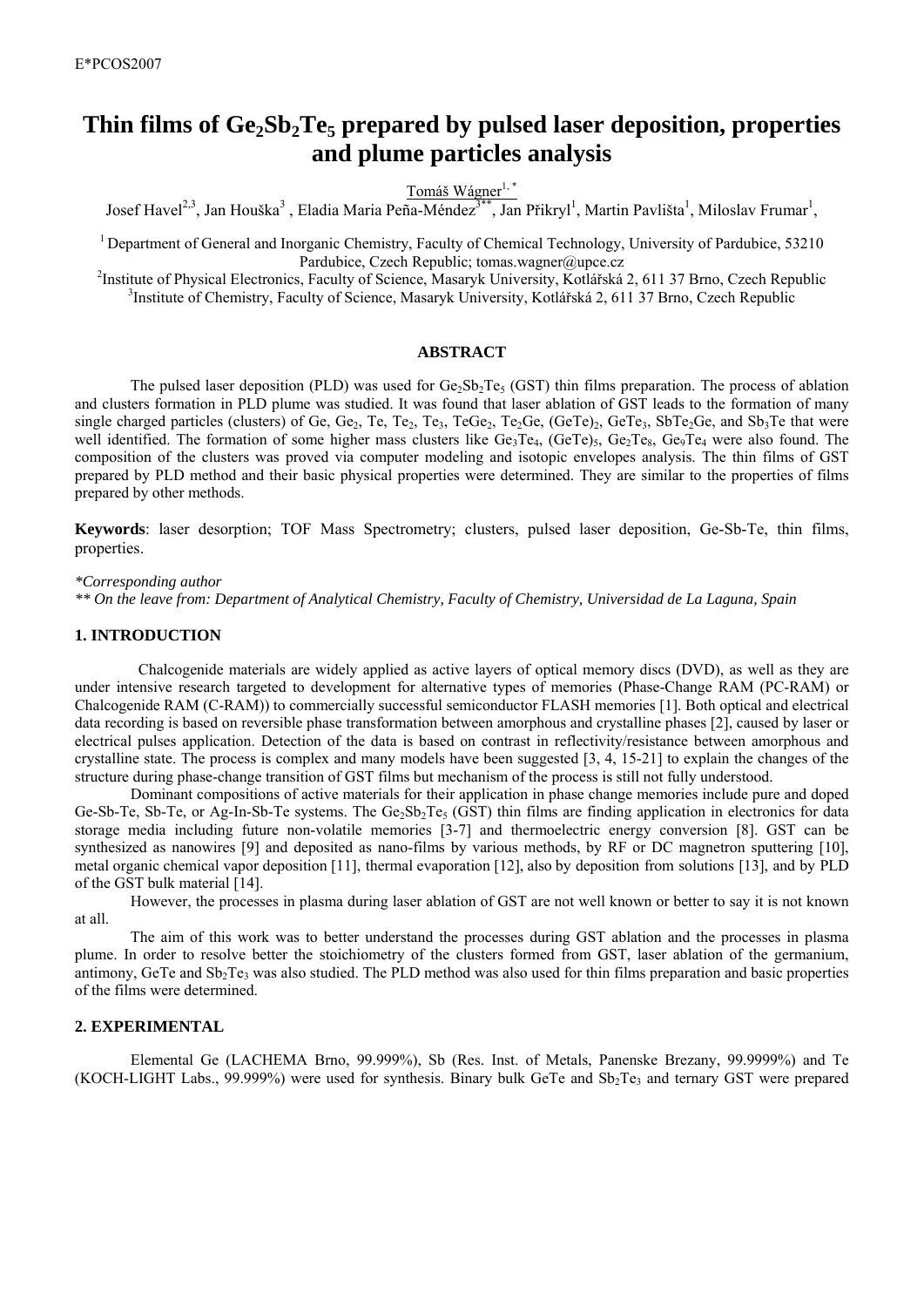from the constituent pure elements in sealed evacuated ampoules  $(1x10<sup>-3</sup>$  Pa, 30 min.). The synthesis was performed in a rocking furnace (800-950°C, 24 hrs).

The PLD method was used for GST thin films preparation. The PLD set-up consisted of a vacuum chamber  $(p=1.4x10^{-4}$  Pa) and optical laser system. KrF excimer laser (Lambda Physik COMPex 102) was used to produce 248 nm light with constant output energy of 300 mJ/pulse, with pulse duration of 30 ns and a repetition rate of 20 Hz. Energy density of the laser beam on the target was varied from 0.5 to 1 Jcm<sup>-2</sup>. The laser beam hit the bulk chalcogenide target at an angle of 45°. Target and substrate were rotated and their distance was 5 cm, substrate temperature  $\sim$  40 °C. Thin PLD films were deposited on silica glass substrates from the pellets with composition of stoichiometric GST.

Bulk samples were used for Matrix Assisted Laser Desorption and Ionisation Time Of Flight Mass Spectroscopy (MALDI TOF MS). Prior to the mass spectrometric measurements, the small amount of either germanium, antimony, GeTe,  $Sb_2Te_3$  and/or  $Ge_2Sb_2Te_5$  was placed on a MALDI instrument sample target by an adhesive band.

The mass spectrometric experiments were performed using an AXIMA CFR (Kratos Analytical, Manchester, U. K.). The TOF instrument was equipped with a nitrogen laser (337 nm, repetition mode, frequency 10 Hz, pulse width 3 ns, Laser Science Inc., Franklin, MA, USA). The maximum laser pulse energy was 180 mJ.

Each mass spectrum was obtained by accumulation of at least 500 or up to 1000 laser shots. The measurements were always done in positive and negative either linear or reflectron modes. For external calibration of spectra measured in both positive and negative modes, carbon cluster ions formed from fullerenes and/or α-cyano-4-hydroxycinnamic acid ions were used.

Microanalysis of the bulk samples and films was carried out on an electron scanning microscope (JEOL JSM-5500LV) with energy dispersive x-ray (EDX) microanalyser IXRF Systems operated at 20 kV). Ellipsometric parameters psi, Ψ, and delta, Δ, (spectral ellipsometer, Variable Angle Spectroscopic Ellipsometry (VASE), J.A. Woollam Co., USA) were measured and optical parameters (index of refraction, n, extinction coefficient, k, thickness, d) calculated in 300-2300 nm spectral region. All ellipsometric, transmission, and depolarization data were analyzed simultaneously by VASE software.

Temperature dependence of sheet resistance was measured by Van der Pauw method [22] at average heating rate  $v =$  $2^{\circ}$ C.min<sup>-1</sup>.

Raman spectra were obtained with Fourier Transformation (FT) micro-Raman spectrometer (Bruker) using  $\lambda = 785$ nm solid-state laser having an output power 20 - 36 mW. The resolution of the Raman spectrometer was  $1 \text{ cm}^{-1}$ .

#### **3. RESULTS AND DISCUSSION**

### **3.1 LD-TOF-MS (Laser Desorption-Time of Flight-Mass Spectroscopy) analysis of clusters of Ge, Te, Sb, Sb-Te and Ge-Te**

Germanium [23], tellurium [24] and antimony [25] itself are forming many clusters during their evaporation. In plasma plume of Te, the positively and negatively charged clusters (the same as reported in [24]) were found, i.e. Te<sub>n</sub> (n =1-5).

Laser ablation and ionization of germanium (purity 99.9999 %) leads to the formation of large amounts of clusters, where small amounts of Ge<sub>m</sub> clusters are accompanied with a higher number of  $Ge_mH_n$  clusters up to the m/z (m is for mass, z is for charge) closed to 1000 Da (Daltons). This is not surprising as metallic germanium is produced by reduction of  $GeO<sub>2</sub>$ by hydrogen and Ge-H is known to form solid films [26]. The highest mass of clusters were observed around 1190 Da, that corresponds to  $Ge_{16}$  or to  $(GeH_4)_{m}$  (m ~ 15) clusters. The similar behaviour was observed in the plume of pure antimony which is also known to form hydrides. Clusters Ge-H and Sb-H were not almost observed in the plume of GTS material.

Laser ablation and plume ionization of GeTe measured in positive linear or positive reflectron modes gave rich mass spectra with many peaks. An example of a part of the spectrum of GeTe is given in Fig. 1. The following clusters were identified:  $Ge^+$ ,  $Ge_2^+$ ,  $GeTe^+$ ,  $GeTe^+$ ,  $Ge_1He^+$ ,  $Ge_2Te^+$ ,  $Ge_3H_{18}^+$  (or  $Ge_3H_{17}^+$ ),  $(GeTe_2^+$ , and  $GeTe_3^+$  species. Group of peaks around 740.8 Da was not identified up to now. Another group of the clusters around 1115.9, 1142.9, and 1168.7 Da were identified as  $Ge_3Te_7$ , an overlap of a mixture of  $Ge_7Te_5^+$  with  $Ge_{14}Te^+$  and an overlap of  $Ge_9Te_4^+$  with  $Ge_2Te_8^+$  cluster.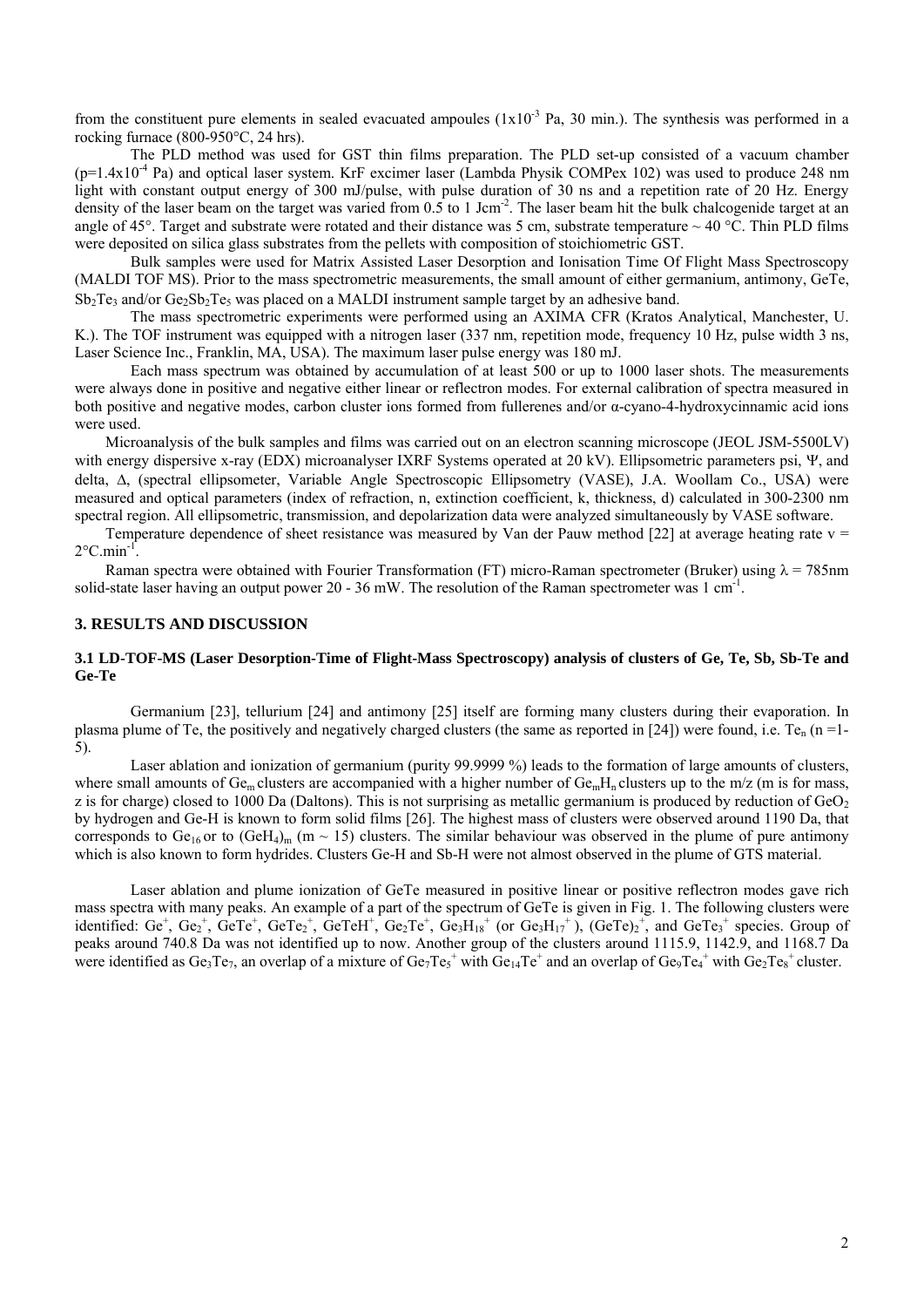

Fig. 1. Part of the mass spectrum of particles formed in the plume during the laser ablation of germanium telluride. Conditions: reflectron positive mode, laser power 180 mJ. The individual spikes correspond to combination of different isotopes of Ge and/or Te.

Laser ablation of antimony telluride  $(Sb_2Te_3)$  surprisingly lead to the formation of  $Sb_mH_n$  clusters singly positively or negatively charged, like  $Sb_2H_4$ ,  $Sb_2H_6$ ,  $Sb_2H_8$ , and  $Sb_4H_7$ . Only some small intensity of signal corresponding to Te clusters was observed, and no binary Sb-Te clusters were found. The ionization of some particles during the ablation can be lowered (depressed) by the presence of the other components of the matrix (material). In such a case, no particles or their very low concentration, can be observed in the spectra. It probably pays for Sb<sub>n</sub> and Sb-Te clusters. The particles found are definitely present in the plume. The other particles, which were not identified, can be present as well, but if they are ionized with low probability, they are not seen.

#### 3. 4 LD-TOF-MS analysis of thin films of  $Ge_2Sb_2Te_5$

Thin films of GST were ablated using different levels of the laser energy. Singly charged clusters were observed in the negative and positive modes. Rather high energy of laser beam was needed to get higher clusters. The "best" spectra with higher resolution were obtained in reflectron positive mode and maximum laser energy. An example of the main part of the spectrum is given in Fig. 2.

The clusters identified were:  $Ge^+$ ,  $Ge_2^+$ ,  $Te_2^+$ ,  $Te_2Ge^+$ ,  $GeTe_2Sb^+$  and  $TeSb_3^+$ . The signal of  $Te_2^+$  cluster is not pure, it is superposed with some other cluster(s), which were not identified with certainty. It seems that there are some stiban clusters, most probably  $Sb_2H_6$  cluster. The analysis of the overlapping peaks in the spectra concerning the overlay of Te<sub>2</sub>Sb<sup>+</sup>, TeSb<sub>2</sub><sup>+</sup> and Te<sub>3</sub><sup>+</sup> clusters in the range of m/z 350-380 Da are shown together with a computer model in Figures 3A and 3B. Low intensity peaks observed at around 579.2 and from 623.4 to 627.5 Da were not identified with certainty. The same clusters were observed in negative linear or negative reflectron modes and they were also singly charged. The intensities of their signals were different. However, no substantial difference was observed.

The experiments with matrices added to GST were yielding some clusters but mostly with small molecular weight. Mixed clusters which were obtained during laser desorption-ionization of GST were not observed here. Thus the experiments with the matrices were not done in extensive way.

Concluding this part, we can see that in plume created by laser ablation of GST, no clusters of  $Ge_2Sb_2Te_5$  were observed, as well as no tellurium clusters higher than  $Te_2^+$ . There was just one ternary  $GeTe_2Sb^+$  cluster observed. This is proving that the GST compound is mostly ablated to form just single elements and binary Te-Ge or Te-Sb clusters. Interesting is the observation of  $TeSb_3$ <sup>+</sup> cluster with high antimony content. This one is probably formed by some reactions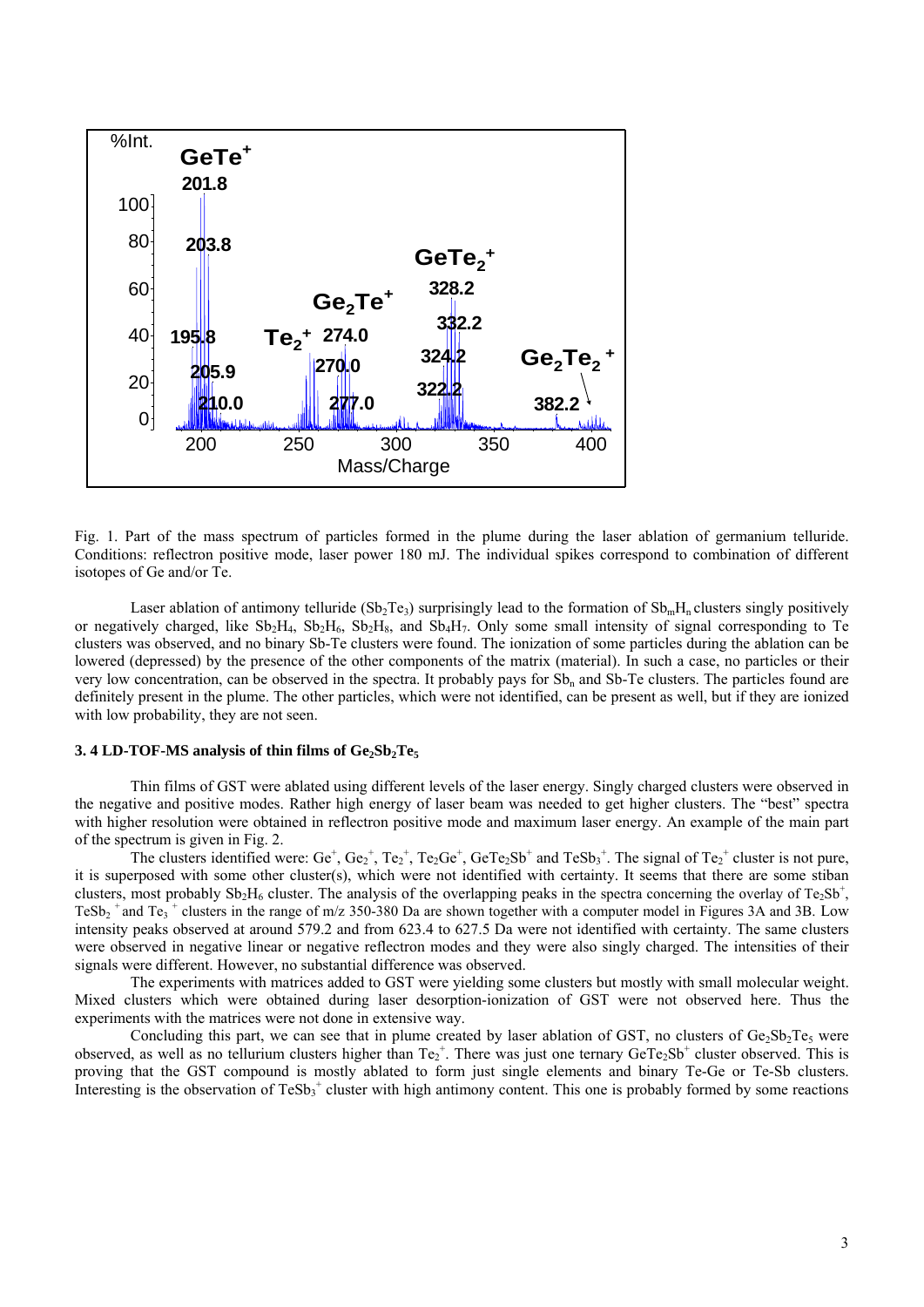in plasma plume. Comparing the mass spectra measured in linear modes and in reflectron one, it can be also concluded that all the clusters are sufficiently stable and the prolongation of the flight time has no effect on the cluster type existence.



Fig. 2. Mass spectra of singly charged particles (clusters) formed in plume during laser ablation of Ge<sub>2</sub>Sb<sub>2</sub>Te<sub>5</sub> layer. Conditions: reflectron positive mode, laser power 180 mJ.

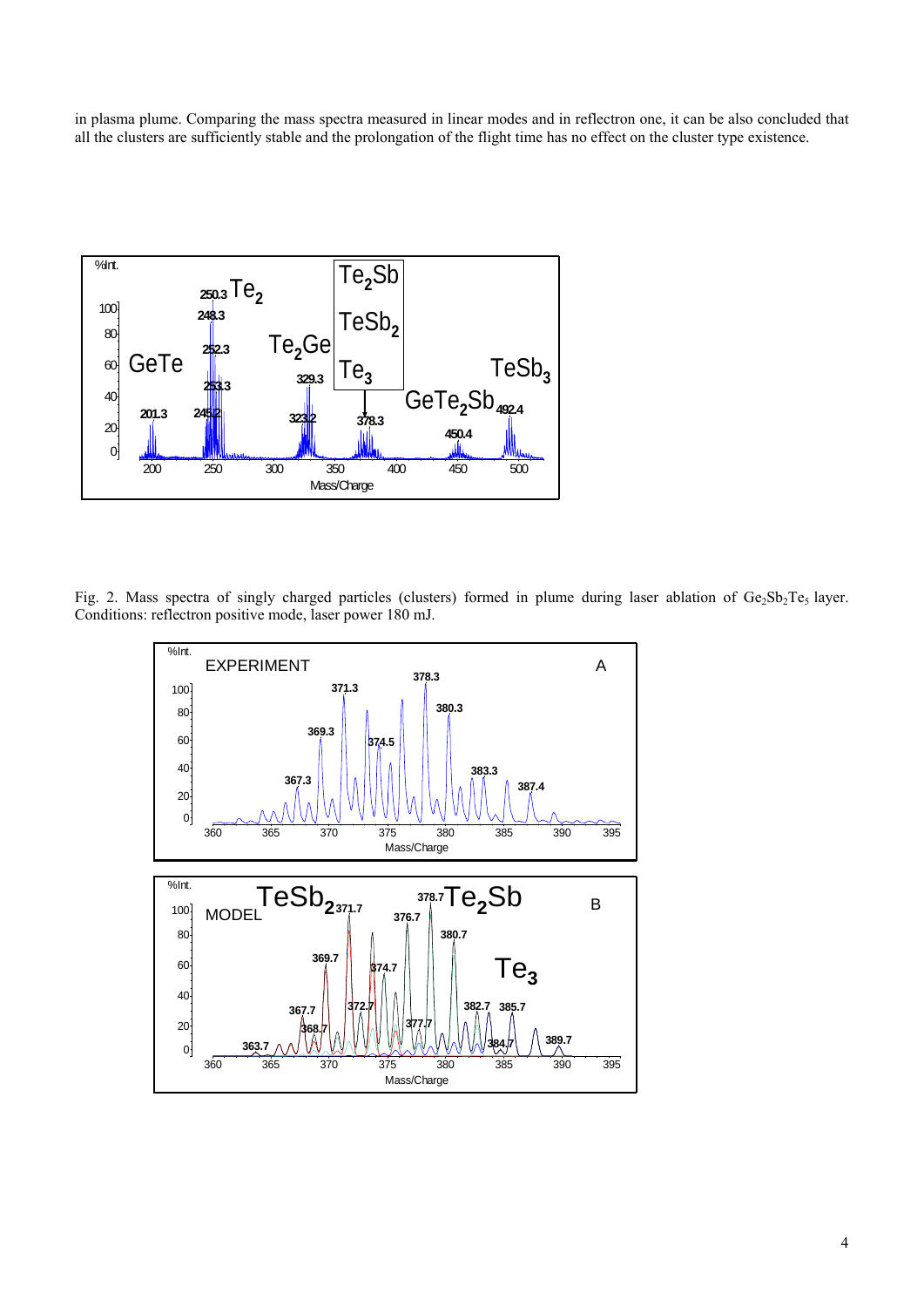Fig. 3. The mass spectra of Te<sub>2</sub>Sb<sup>+</sup>, TeSb<sub>2</sub><sup>+</sup> and Te<sub>3</sub><sup>+</sup> clusters in the range of m/z 350-380 Da. (A) experimental spectrum; (B) computer model of the isotopic envelope concerning overlapping of  $Te_2Sb^+$ ,  $TeSb_2^+$  and  $Te_3^+$  clusters. Conditions: reflectron positive mode, laser power 180mJ.

From the mass spectra of the plume formed by laser ablation of target it follows, that during the evaporation a strong dissociation of Ge<sub>2</sub>Sb<sub>2</sub>Te<sub>5</sub> is taking place with formation of Ge, Ge<sub>2</sub>, GeTe<sub>2</sub>, GeSbTe<sub>2</sub>, SbTe, SbTe<sub>2</sub>, Sb<sub>2</sub>Te and Te<sub>3</sub> charged or neutral particles. These particles can react together during the deposition process, forming highly disordered amorphous film. Only their heating above the crystallization temperature can lead to homogenization of the film with randomly occupied positions of "cations" (more positive atoms, Ge and Sb). It can be supposed that the full homogenization is possible only after re-melting of the layer or, probably after several cycles of phase changes crystalline-amorphous phase.

It can be supposed that similar dissociation and following homogenization takes place during preparation of thin films of GST by magnetron sputtering, and that similar sort of dissociation takes place during thermal or flash evaporation. The difference is probably only in the temperature of vapors, which is much higher for laser ablation [27].

#### **3. 5 Properties of PLD films of Ge<sub>2</sub>Sb<sub>2</sub>Te<sub>5</sub>**

Thin films of GST were prepared by pulsed laser deposition technique. Three different deposition parameter sets were used (Table I.). Prepared films were amorphous as it is documented by XRD spectra presented in Fig. 4. The films had composition given in Table II.; their surface was decorated with small droplets (particulates) of the GST; their composition was slightly different from the composition of the starting target.

| Sample no. | Target<br>composition | Laser energy<br>(mJ) | Pulse frequency<br>(Hz) | Laser deposition<br>time (min) | Film thickness<br>(nm) |
|------------|-----------------------|----------------------|-------------------------|--------------------------------|------------------------|
|            | $Ge_2Sb_2Te_5$        | 300                  | 20                      | 10                             | 190                    |
|            | $Ge_2Sb_2Te_5$        | 200                  | 20                      |                                | 140                    |
|            | $Ge_2Sb_2Te_5$        | 150                  | 20                      | 10                             | 125                    |

Tab. I. Parameters of pulsed laser deposition



Figure 4 Figure 5



Fig. 4. X-ray diffraction patterns (XRD) of amorphous GST films prepared at condition listed in Table I. Curves numbers agree with sample nos. in Table I.

Fig. 5. Scanning electron microscope picture of the  $Ge_2Sb_2Te_5$  film and its surface. Composition of the film and surface droplets is listed in Tab II.

Tab. II. Thin film prepared by PLD (sample no. 2, Tab I.) with laser pulse duration 30 ns.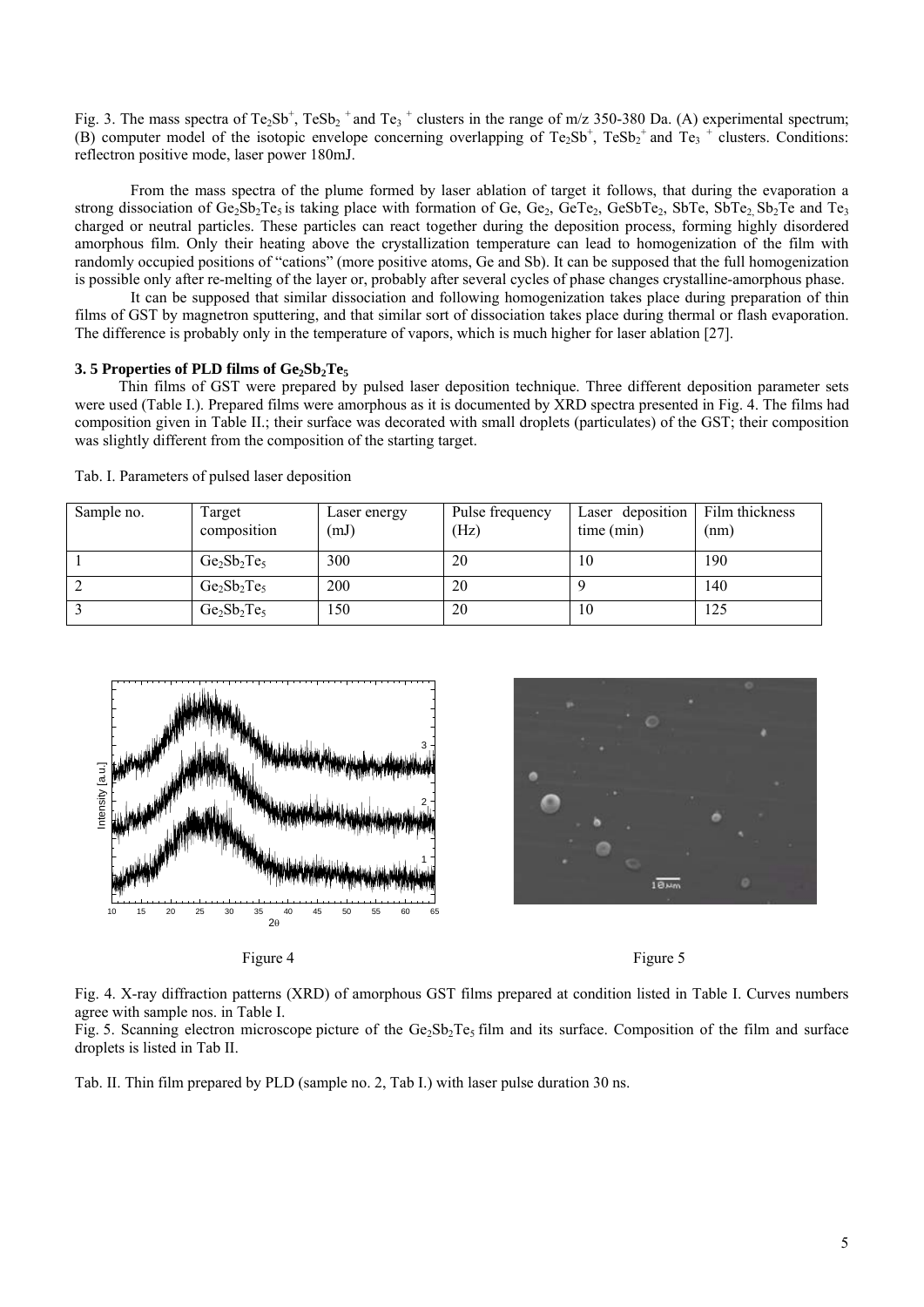| Composition                     | Ge [at. $%$ ] | Sb [at. $%$ ] | Te $\lceil \det 96 \rceil$ |
|---------------------------------|---------------|---------------|----------------------------|
| <b>GST</b> theoretical          | 22.22         | 22.22         | 55.55                      |
| $\text{GST thin film (Fig. 5)}$ | 23.81         | 20.72         | 55.47                      |
| GST droplets on surface         | 25 24         | 20.43         | 54.33                      |
| of ablated film $(Fig. 5)$      |               |               |                            |

Thermal properties of studied films measured by DSC method (Fig. 6) revealed the glass transition temperature, Tg, in the range of 100-125°C; crystallization temperature, Tc, with onset around 175°C. Crystallization of the GST films prepared by PLD was studied also by resistivity of films measurement by four probes Van der Pauw Method (Fig.7), where crystallization is accompanied by sharp drop of resistivity near T<sub>c</sub>. The change of film resistivity over several orders during heating and crystallization of the film was observed. It is in agreement with values obtained in other papers [10-13, 28].



Figure 6 DSC curve obtained on PLD film (no. 2, Tab. I.) during heating scan at a rate 5K/min.

Figure 7 Van der Pauw sheet resistance measured on PLD GST film (no. 2, Tab. I.) during heating scan at a rate 2K/min.

Micro-Raman spectroscopy was applied to PLD films (Fig. 8) and in the spectra were identified vibration bands at 122, 139 cm<sup>-1</sup> and shoulder 161 cm<sup>-1</sup>. Their assignment is not easy for GST. According to papers [29, 30], in which bands at 131, 147 and 166 cm-1 were also found, they were assigned to vibration of particular structural units as follows: band at 131 cm<sup>-1</sup> (GeTe<sub>4</sub> unit), band at 147 cm<sup>-1</sup> (Te-Te unit) and band at 166 cm<sup>-1</sup> (Sb<sub>2</sub>Te<sub>3</sub> unit). In a recent paper of Adrikopoulos [31] they found 3 bands in the Raman spectrum of GST crystal, one near 120cm<sup>-1</sup>, second of lower intensity near 150cm<sup>-1</sup>, and one, of very small intensity, near 276cm<sup>-1</sup>. They attributed the first band (in analogy with GeTe vibrations) to the vibrations of corner-sharing tetrahedral units GeTe<sub>4-n</sub>Ge<sub>n</sub> (n=0,1), the second band near 150cm<sup>-1</sup> to vibrations of Sb<sub>2</sub>Te<sub>3</sub> structural units, the third band near 276cm<sup>-1</sup> to stretching Ge-Ge bonds vibrations. This band is of very low intensity and was not observed in our experiments. The detailed analysis of Raman spectra is under study.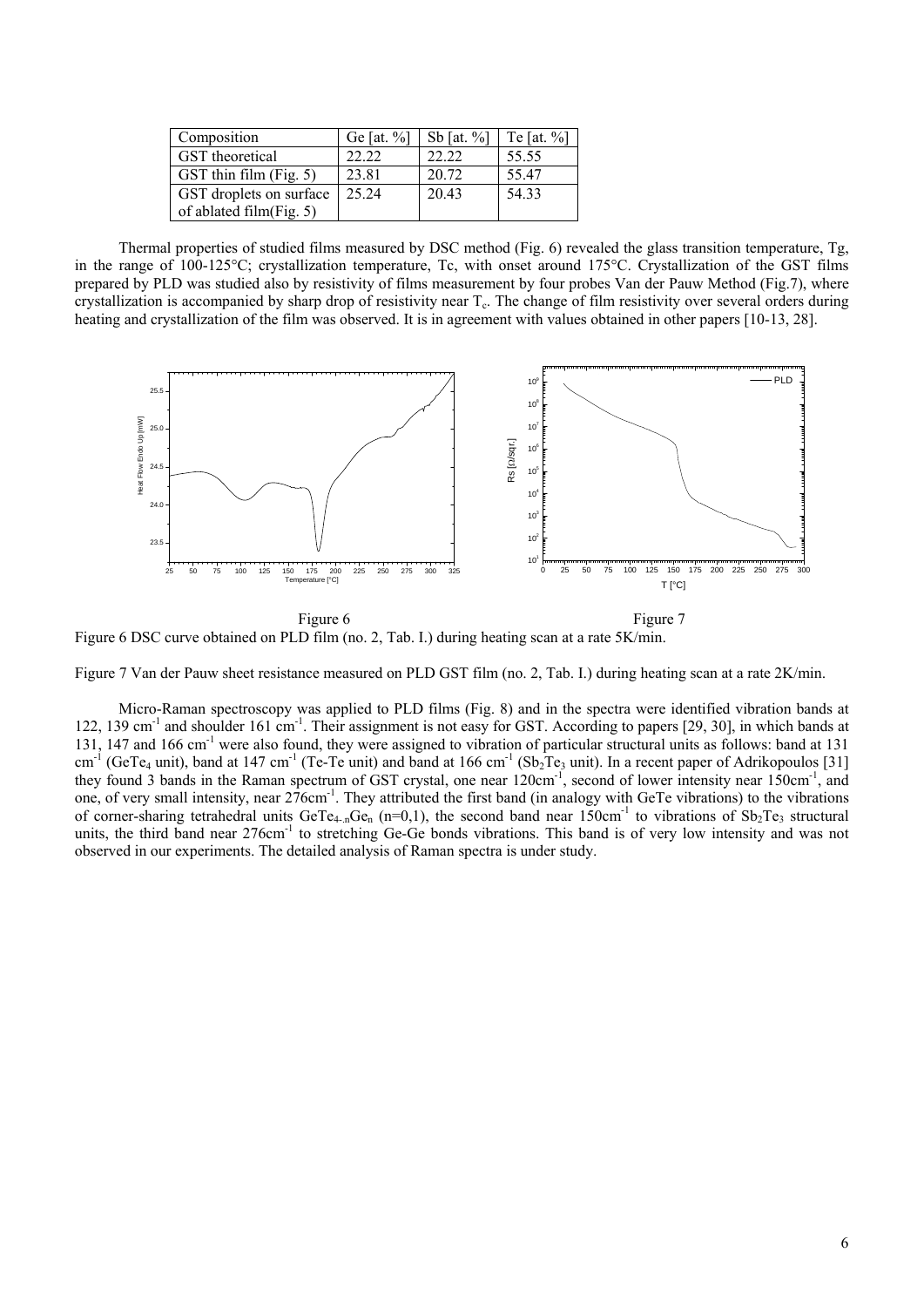

Figure 8 Micro-Raman spectra of the GST crystalline target and PLD films (no. 2, Tab I.)

It is well known that the composition of many telluride crystals and phase change memory materials can be changed in very broad ranges without any phase separation even in conditions close to thermodynamic equilibrium. Solid solutions and/or phases with a high density of different defects (substitutional [32] ones and vacancies [20]) can be formed even in equilibrium conditions [18 and Ref. herein]. To explain such a behavior, the formation of solid state solution with "antistructure" or "antisite" defects, like Te<sub>Sb</sub>, Sb<sub>Te</sub>, Ge<sub>Te</sub>, Sb<sub>Ge</sub>, Ge<sub>Sb</sub>, where subscript describes the substituted atom, should be supposed. When the melt, or particles formed in plume during pulsed laser deposition, are cooled very quickly, the equilibrium is not reached and much more defects should be formed. Such a behavior is not common in classical semiconductors, but very common in so called "intermediate phases [18, 31], in semimetals or metallic alloys. In GST plays a role chemical similarity of atoms Sb, Te and Ge, their similar sizes,  $(r_{\text{covalent}}$ , nm: Sb= 0.141, Te= 0.137, Ge= 0.122); similar electronegativities: Ge =1.7, Sb =1.8, Te = 2.1) and similar bond energies (E, kJ/mol.: Sb-Te 195, Ge-Te 200, [18] and Ref. herein]). The high probability of formation of different defects enables the quick crystallization of many tellurides and phase change materials, including GST, because many atoms can occupy the positions of other atoms in crystal lattice. the presence of Ge-Ge vibrations bands found in the paper of Andrikopoulos supports the idea of antistructural defects formation [18].

## **4. CONCLUSION**

In spite of the fact that layers of Ge $_2$ Sb $_2$ Te<sub>5</sub> are also formed by a laser ablation of bulk material, in plasma plume formed by laser ablation of GST using nitrogen 337 nm laser, clusters of Ge<sub>2</sub>Sb<sub>2</sub>Te<sub>5</sub> were not observed. Singly charged (both negative or positive) Ge, Ge<sub>2</sub>, TeGe<sub>2</sub>, Te, Te<sub>2</sub>, TeGe<sub>2</sub>, Te<sub>2</sub>Ge, (GeTe)<sub>2</sub>, GeTe<sub>3</sub>, SbTe<sub>2</sub>Ge, and Sb<sub>3</sub>Te clusters were well identified, as well as some higher mass clusters like GeTe<sub>4</sub>, (GeTe)<sub>5</sub>, Ge<sub>2</sub>Te<sub>8</sub>, Ge<sub>9</sub>Te<sub>4</sub>, which were difficult to distinguish. Thus, the Ge<sub>2</sub>Sb<sub>2</sub>Te<sub>5</sub> compound layer, produced by pulsed laser deposition, is most probably formed afterwards during cooling and crystallization process. They are not probably formed in the plasma plume. The formation of Ge-H and Sb-H clusters was also observed in MS spectra of GeTe and  $Sb_2Te_3$  vapors during their deposition. Almost no Ge-H and Sb-H clusters were observed in spectra of laser desorbed GST material. The properties of GST films prepared by PLD are similar to those obtained by other evaporation method.

#### **Acknowledgements**

Authors thank to Ministry of Education, Youth and Sports of Czech Republic (Research Centre grant LC 523, grant MSM 0021627501 and MSM 00 216 224 11), to EC (FP6 project CAMELS IST-3-017406), to Czech Science Foundation (grant GA 203/06/1368) and the Academy of Sciences of the Czech Republic, project KAN101630651 for financial support.

## **REFERENCES**

[1] S. J. Hudgens, Mat. Res. Soc. Symp. Proc. Vol. 918 0918-H05-01-G06-01 (2006).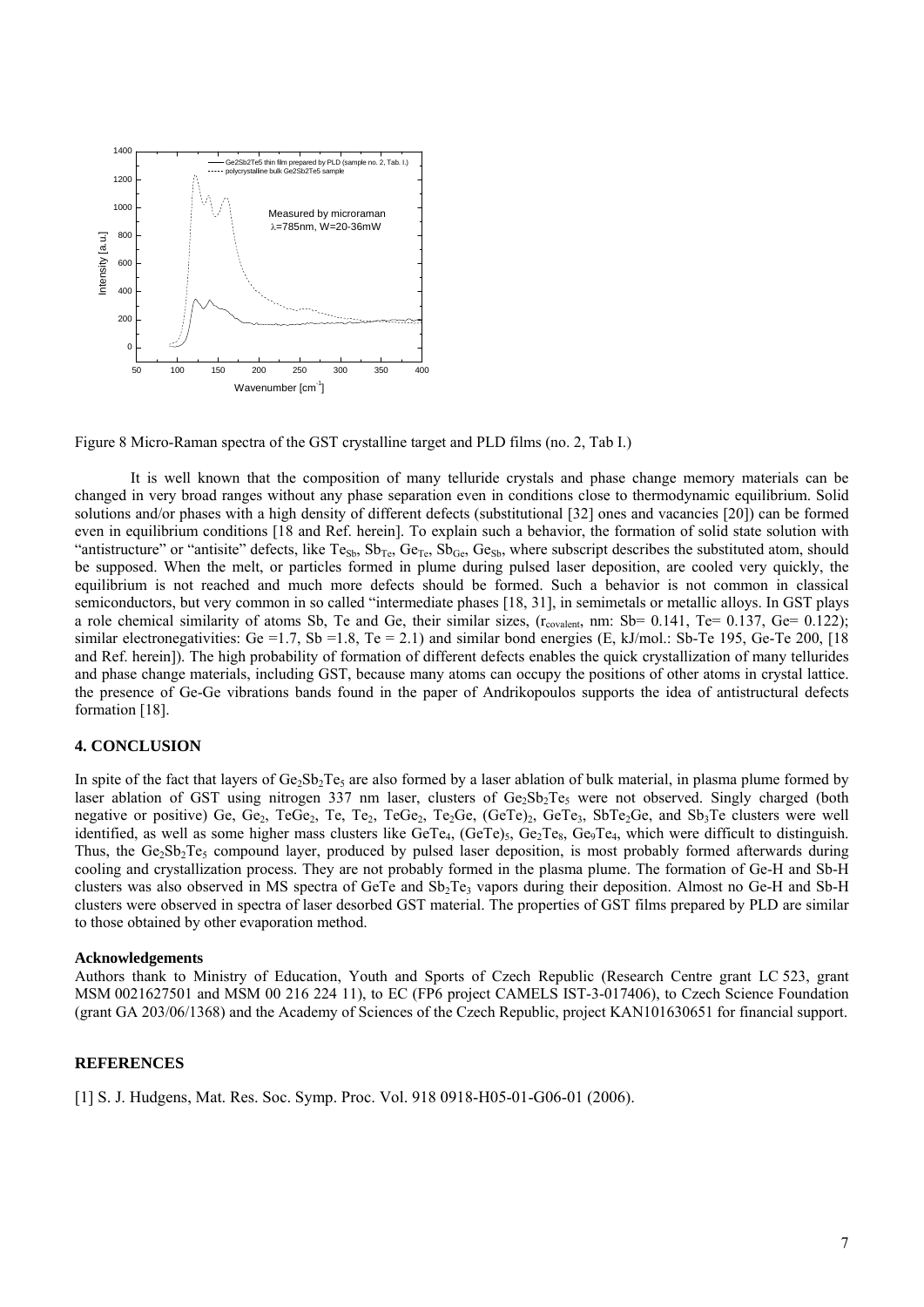[2] S. R. Ovshinski, Phys. Rev. Lett 21, 1450 (1968).

[3] M. Wuttig, D. Lusebrink, D. Wamwangi, et al., The role of vacancies and local distortions in the design of new phasechange materials, Nature Materials 6 (2007) 122.

[4] S. Hosokawa, T. Ozaki, K. Hayashi, N. Happo, M. Fujiwara, K. Horii, P. Fons, A. V. Kolobov, J. Tominaga, Existence of tetrahedral site symmetry about Ge atoms in a single-crystal film of Ge2Sb2Te5 found by x-ray fluorescence holography Appl. Phys. Lett. **90**, (2007) 131913.

[5] S. Privitera, E. Rimini, Bongiorno C, et al., Effects of dopants on the amorphous-to-fcc transition in Ge2Sb2Te5 thin films, Nucl. Instrum. & Methods in Phys. Res. Section B-Beam Interactions with Materials and Atoms, 257 (2007) 352.

[6] R. De Bastiani, A. M. Piro, M. G. Grimaldi, et al., Amorphization kinetics of Ge2Sb2Te5 thin film induced by ion implantation, Instrum. & Methods in Phys. Res. Section B-Beam Interactions with Materials and Atoms,257 (2007) 572.

[7] Y. Kim, K. Jeong, M. H. Cho, et al., Changes in the electronic structures and optical band gap of Ge2Sb2Te5 and Ndoped Ge2Sb2Te5 during phase transition, Appl. Phys. Lett. 90 (2007) 171920.

[8] F. Yan, T. J. Zhu, X. B. Zhao, et al., Microstructures and thermoelectric properties of GeSbTe based layered compounds, Appl. Phys. A-Materials Science & Processing 88 (2007) 425.

[9] X. H. Sun, B. Yu, M. Meyyappan, Synthesis and nanoscale thermal encoding of phase-change nanowires, Appl. Phys. Lett. 90 (2007) 183116.

[10] D. H. Kim, M. S. Kim, R. Y. Kim, et al., Characterization of Ag-x(Ge2Sb2Te5)(1-x) thin film by RF magnetron sputtering, Mater. Character. 58 (2007) 479.

[11] R. Y. Kim, H. G. Kim, S. G. Yoon, Structural properties of Ge2Sb2Te5 thin films by metal organic chemical vapor deposition for phase change memory applications,Appl. Phys. Lett. 89 (2006) 102107.

[12] E. Morales-Sanchez, E. F. Prokhorov, Thin Solid Films 471 (2005) 243.

[13] D. J. Milliron, S. Raoux, R. Shelby, et al., Solution-phase deposition and nanopatterning of GeSbSe phase-change materials, Nature Materials 6 (2007) 352.

[14] M. S. Kim, H. G. Kim, Preparation And Observation of an Artifact-Free Ge2Sb2Te5 TEM specimen by small angle cleavage technique, Mater. Character. 56 (2006) 245.

[15] T. Matsunaga, R. Kojima, N. Yamada, et al. Structural investigation of Ge3Sb2Te6, an intermetallic compound in the GeTe-Sb2Te3 homologous series, Appl. Phys. Lett. 90 (2007) 161919.

[16] S. Privitera, E. Rimini, C. Bongiorno, et al., Effects of dopants on the amorphous-to-fcc transition in Ge2Sb2Te5 thin films, Nucl. Instrum. & Methods in Phys. Res. Section B-Beam Interactions with Materials and Atoms 257 (2007) 352.

[17] S. Privitera, S. Lombardo, C. Bongiorno, E. Rimini, A. Pirovano, Phase change mechanism in Ge2Sb2Te5, J. Appl. Phys. 102 (2007) 012516.

[18] M. Frumar, T. Wagner, B. Frumarova, J. Prikryl, P. Nemec and M. Hrdlicka, Crystalline and amorphous chalcogenidecomposition, structure, properties and phase changes, E\*PCOS 2006, available at http://www.epcos.org/Library.aspx

[19] S. Kohara, K. Kato, S. Kimura, et al., Structural basis for the fast phase change of Ge2Sb2Te5: Ring statistics analogy between the crystal and amorphous statesAppl. Phys. Lett. 89 (2006) 201910.

[20] S. Shamoto, N. Yamada, T. Matsunaga, et al., Structural study on optical recording materials Ge2Sb2+xTe5 and GeBi2Te4, Physica B-Condensed Matter 385 (2006) 574.

[21] S. I. Shamoto, K. Kodama, S. Iikubo, et al., Local crystal structures of Ge(2)Sb(2)Te5 revealed by the atomic pair distribution function analysis, Jap. J. Appl. Phys. Part 1-Regular Papers Brief Communications & Review Papers 45 (2006) 8789.

[22] P. M. Hemenger, Rev. Sci. Instrum. 44, (1973) 6.

[23] S. Ma and G. Wang, Structures of medium size germanium clusters, J. Molec. Struct. THEOCHEM 767 ( 2006) 75.

[24] Alberti M, Sedo O, Havel J, Laser ablation synthesis and TOF mass spectrometric identification of tellurium, sulfur and mixed tellurium-sulfur clusters, POLYHEDRON 22 (2003) 2601.

[25] G. Maroulis, Cluster size effect on the electric polarizability and hyperpolarizability in small antimony clusters  $Sb_n$ , n = 1, 2 and 4, Chem. Phys. Lett., In Press, Corrected Proof, Available online 10 July 2007.

[26] D. Comedi, F. Dondeo, I. Chambouleyron, Z. L. Peng, P. Mascher, Compact hydrogenated amorphous germanium films by ion-beam sputtering deposition, J. Non-Cryst. Solids 266-269 ( 2000) 713.

[27] M. Frumar, B. Frumarová, P. Němec, T. Wágner, J. Jedelský, M. Hrdlička, Thin chalcogenide films prepared by pulsed laser deposition – new amorphous materials applicable in optoelectronics and chemical sensors, J. Non-Cryst. Solids 352 (2006) 544.

[28] Y. F. Lai, B. W. Qiao, J. Feng, et al., Nitrogen-doped Ge2Sb2Te5 films for nonvolatile memory, J. Electr. Mat. 34 (2005) 176.

[29] J. Tominaga, N. Atoda, Jap. J. Appl. Phys. Part 2-Letters; 38 (1999) L322.

[30] R. Zhao , T. C. Chong, L. P. Shi, Mat. Res. Soc. Symp. Proc. 803 (2004) 89.

[31] K.S. Adrikopoulos et al., J. Phys. Chem. Solids 68(2007) 1074.